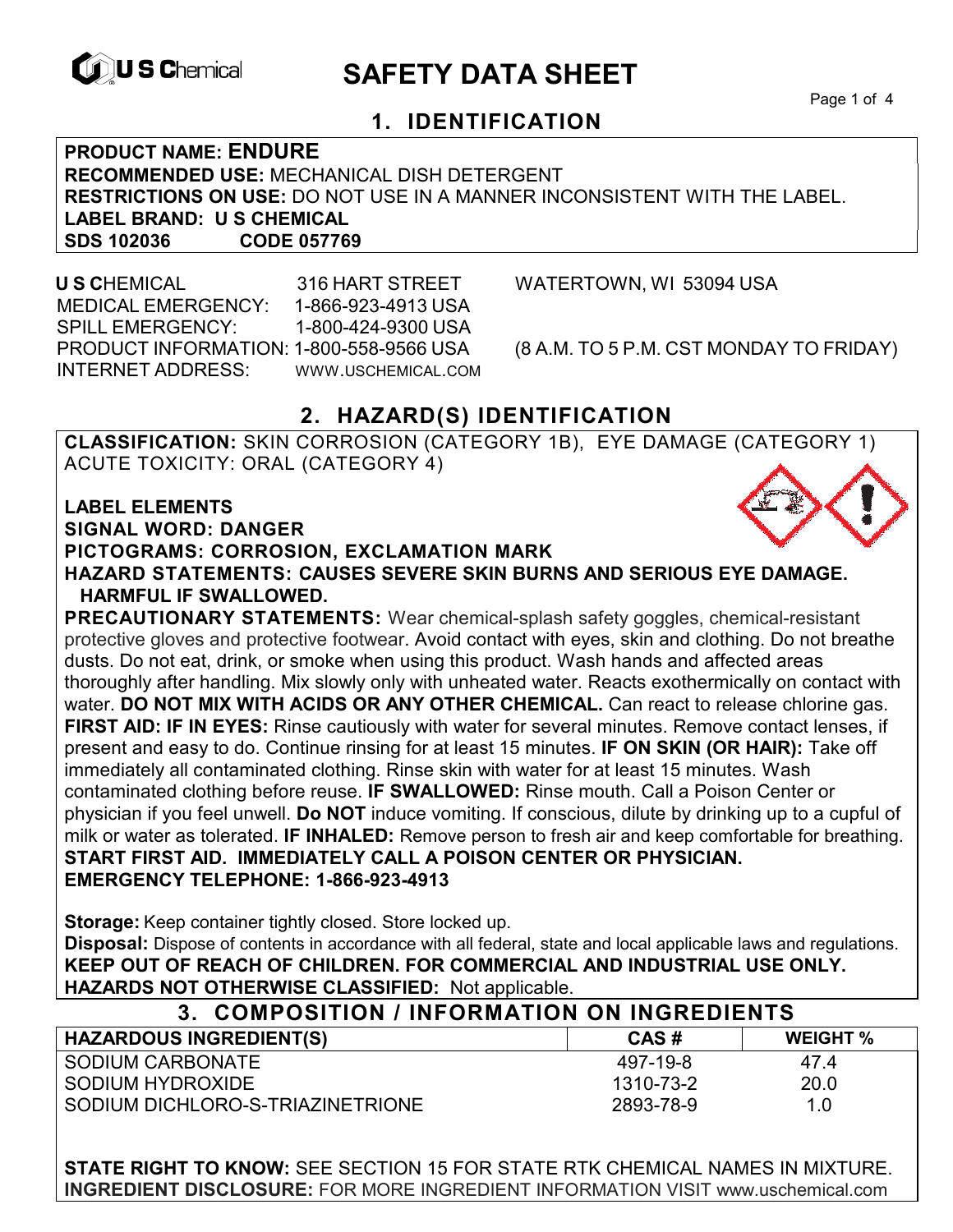#### **4. FIRST-AID MEASURES** Page 2 of 4

**IF IN EYES:** RINSE CAUTIOUSLY WITH WATER FOR SEVERAL MINUTES. REMOVE CONTACT LENSES, IF PRESENT AND EASY TO DO. CONTINUE RINSING FOR AT LEAST 15 MINUTES. **IF ON SKIN (OR HAIR):** TAKE OFF IMMEDIATELY ALL CONTAMINATED CLOTHING. RINSE SKIN WITH WATER FOR AT LEAST 15 MINUTES. WASH CONTAMINATED CLOTHING BEFORE REUSE. **IF SWALLOWED:** RINSE MOUTH. **Do NOT** INDUCE VOMITING. IF CONSCIOUS, DILUTE BY DRINKING UP TO A CUPFUL OF MILK OR WATER AS TOLERATED. **IF INHALED:** REMOVE PERSON TO FRESH AIR AND KEEP COMFORTABLE FOR BREATHING. **START FIRST AID. IMMEDIATELY CALL A POISON CENTER OR PHYSICIAN. EMERGENCY TELEPHONE: 1-866-923-4913**

**MOST IMPORTANT SYMPTOMS / EFFECTS:** CAUSES SEVERE SKIN BURNS AND SERIOUS EYE DAMAGE. MAY CAUSE BLINDNESS WITHOUT IMMEDIATE FIRST AID. HARMFUL IF SWALLOWED. CAUSES BURNS AND SERIOUS DAMAGE TO MOUTH, THROAT AND STOMACH. CORROSIVE TO ALL BODY TISSUES.

**MEDICAL CONDITIONS AGGRAVATED:** NONE KNOWN.

**NOTE TO PHYSICIAN:** CALL 1-866-923-4913 FOR EXPOSURE MANAGEMENT ASSISTANCE.

### **5. FIRE-FIGHTING MEASURES**

**CHEMICAL HAZARDS:** CORROSIVE. NON-FLAMMABLE. **COMBUSTION PRODUCT HAZARDS:** OXIDES OF CARBON AND OTHER FUMES. **METHODS:** SELECT EXTINGUISHER AND METHODS BASED ON FIRE SIZE AND TYPE. **EQUIPMENT:** WEAR SCBA AND FULL PROTECTIVE GEAR AS CONDITIONS WARRANT. **NFPA RATING:** HEALTH-3/FLAMMABILITY-0/ INSTABILITY-1/SPECIAL HAZARD-N.AP. **SUITABLE EXTINGUISHERS:** WATER, DRY CHEMICAL, CO2 OR FOAM SUITABLE FOR FIRE. **UNSUITABLE EXTINGUISHERS:** NO RESTRICTIONS BASED ON CHEMICAL HAZARDS.

### **6. ACCIDENTAL RELEASE MEASURES**

**PERSONAL PRECAUTIONS:** EVACUATE UNPROTECTED PERSONNEL FROM AREA. WEAR PERSONAL PROTECTION INCLUDING RUBBER BOOTS. SEE SECTION 8. VENTILATE AREA IF NEEDED. BE CAREFUL NOT TO SLIP. WASH THOROUGHLY AFTER CLEAN-UP. **ENVIRONMENTAL PRECAUTIONS:** PREVENT SPILL FROM ENTERING DRAIN, STORM SEWER OR SURFACE WATERWAY. PREVENT WATER AND SOIL CONTAMINATION. **CLEAN-UP METHODS:** CAREFULLY SWEEP UP AND SHOVEL INTO DRY LABELED CONTAINERS WITHOUT RAISING DUST. MOVE CONTAINERS OUT OF SPILL AREA. AFTER SPILL COLLECTION, FLUSH AREA WITH WATER AND FOLLOW WITH NORMAL CLEAN-UP PROCEDURES.

#### **7. HANDLING AND STORAGE**

**HANDLING:** FOLLOW ALL LABEL DIRECTIONS. INSTRUCT PERSONNEL ABOUT PROPER USE, HAZARDS, PRECAUTIONS, AND FIRST AID MEASURES. AVOID INHALATION, INGESTION, AND CONTACT WITH SKIN, EYES AND CLOTHING. DO NOT TASTE OR SWALLOW. REMOVE AND WASH CONTAMINATED CLOTHING AND FOOTWEAR BEFORE REUSE. PRODUCT RESIDUE MAY REMAIN IN EMPTY CONTAINERS. HANDLE CAREFULLY TO AVOID DAMAGING CONTAINER.

**STORAGE:** KEEP CONTAINER TIGHTLY CLOSED. STORE LOCKED UP. STORE AT AMBIENT TEMPERATURES IN A DRY AREA OUT OF DIRECT SUNLIGHT. ROTATE STOCK REGULARLY. KEEP AWAY FROM FOOD AND DRINK. KEEP OUT OF REACH OF CHILDREN.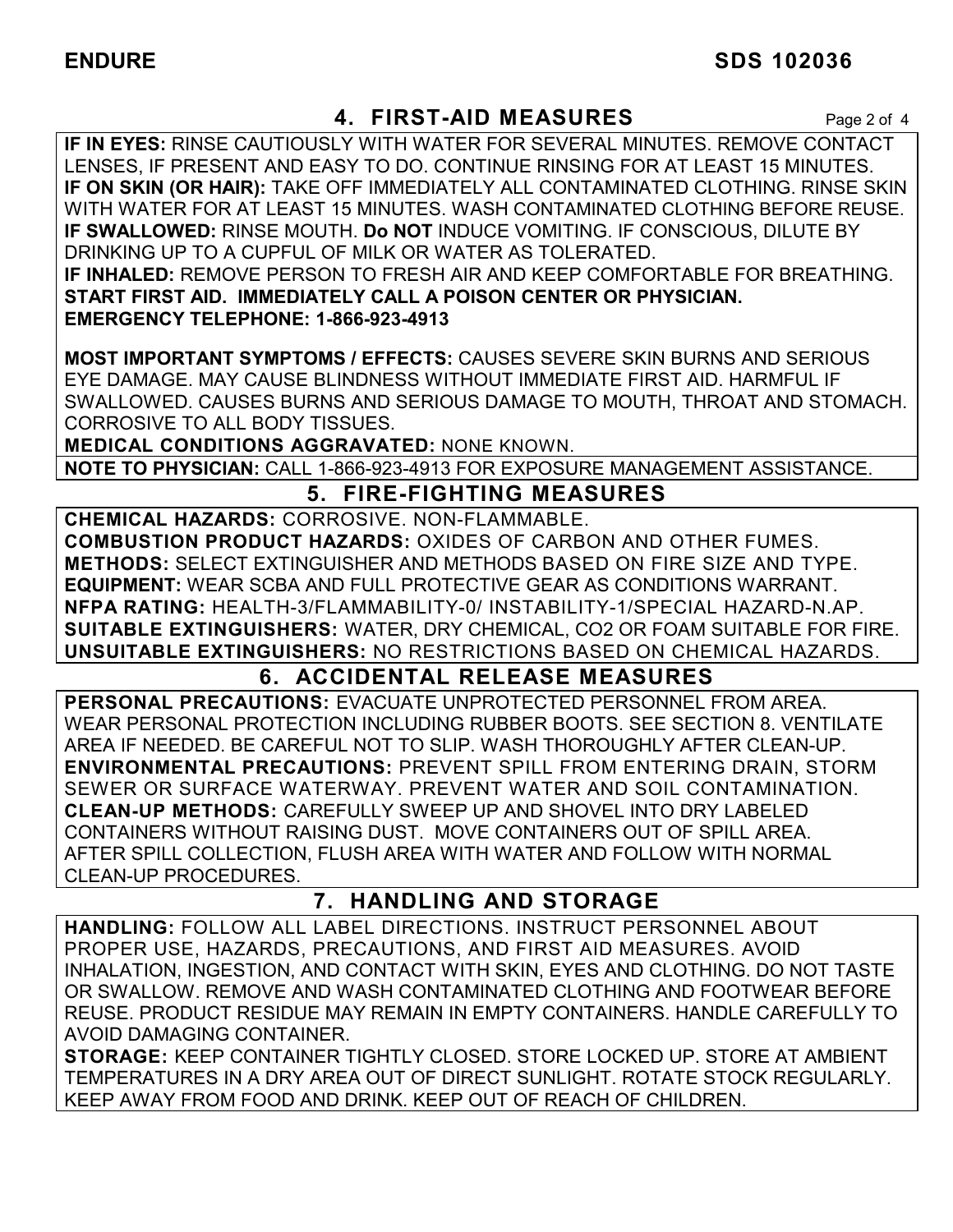#### **ENDURE** SDS 102036

#### **8. EXPOSURE CONTROLS / PERSONAL PROTECTION** Page 3 of 4

**EXPOSURE LIMITS:** SODIUM CARBONATE = NONE SODIUM HYDROXIDE = 2 MG/M3 CEILING (ACGIH), 2 MG/M3 TWA (OSHA) SODIUM DICHLORO-S-TRIAZINETRIONE = 0.5 PPM TWA AS CHLORINE, 1 PPM STEL AS CHLORINE (ACGIH), 1 PPM CEILING (OSHA)

#### **ENGINEERING CONTROLS:** GENERAL ROOM VENTILATION IS TYPICALLY ADEQUATE. **PERSONAL PROTECTION**

**EYES:** CHEMICAL-SPLASH SAFETY GOGGLES.

**HANDS:** CHEMICAL-RESISTANT PROTECTIVE GLOVES (NITRILE, NEOPRENE OR RUBBER). **RESPIRATORY:** WEAR DUST MASK IF HANDLING CREATES AIR-BORNE DUST.

**FEET:** PROTECTIVE FOOTWEAR.

**BODY:** SUITABLE PROTECTIVE CLOTHING.

**HYGIENE MEASURES:** HANDLE IN ACCORDANCE WITH GOOD INDUSTRIAL HYGIENE AND SAFETY PRACTICE. TAKE OFF IMMEDIATELY ALL CONTAMINATED CLOTHING AND WASH IT BEFORE REUSE. WASH HANDS AND AFFECTED AREAS THOROUGHLY AFTER HANDLING. PROVIDE SUITABLE FACILITIES FOR QUICK DRENCHING OR FLUSHING OF THE EYES AND BODY IN CASE OF CONTACT OR SPLASH HAZARD.

#### **9. PHYSICAL AND CHEMICAL PROPERTIES**

**APPEARANCE:** WHITE POWDER **ODOR:** SLIGHT CHLORINE **pH CONCENTRATE:** N.AP. **pH @ 2500 PPM SOLUTION:** 11.6 (BASIC) **pH @ USE DILUTION:** 10.5 (BASIC) **PHYSICAL STATE:** GRANULAR POWDER **RELATIVE DENSITY (WATER):** N.AV. **SOLUBILITY (WATER):** MODERATE **VAPOR PRESSURE:** N.AV. **VAPOR DENSITY:** N. AV. **VISCOSITY:** N.AP. **OTHER:** N.AV.

**AUTO-IGNITION TEMPERATURE:** N.AV. **DECOMPOSITION TEMPERATURE:** N.AV. **EXPLOSIVE LIMITS (LEL/UEL):** NONE **EVAPORATION RATE:** N.AV. **FLAMMABILITY (SOLID, GAS):** N.AP. **FLASH POINT:** NONE **INITIAL BOILING POINT/RANGE:** N.AV. **MELTING POINT/FREEZING POINT:** N.AV. **ODOR THRESHOLD:** N.AV. **PARTITION COEFF. (N-OCTANOL/WATER):** N.AV

#### **10. STABILITY AND REACTIVITY**

**REACTIVITY:** MIXING WITH INCOMPATIBLES CAN RELEASE HEAT + HAZARDOUS GASES. **CHEMICAL STABILITY:** STABLE.

**POSSIBILITY OF HAZARDOUS REACTIONS:** SEE REACTIVITY. WILL NOT POLYMERIZE. **CONDITIONS TO AVOID: TEMPERATURES ABOVE 120°F (49°C) AND HIGH HUMIDITY. MATERIALS TO AVOID:** ACIDS, AMMONIA, METALS AND OTHER CHEMICALS. MIX ONLY WITH WATER.

**HAZARDOUS DECOMPOSITION PRODUCTS:** NONE UNDER NORMAL CONDITIONS.

## **11. TOXICOLOGICAL INFORMATION**

**ROUTES OF EXPOSURE:** EYES, SKIN, INGESTION, INHALATION. **INFORMATION ON ROUTES OF EXPOSURE:** NO LC50/LD50 TEST DATA ON MIXTURE. **ACUTE EFFECTS /SYMPTOMS**: CORROSIVE TO ALL BODY TISSUES.  **EYES:** CAUSES SERIOUS EYE DAMAGE. MAY CAUSE PAIN, REDNESS AND WATERING.  **SKIN:** CAUSES SEVERE SKIN BURNS. MAY CAUSE DELAYED PAIN, REDNESS AND BLISTERING. **INGESTION:** CAUSES BURNS AND SERIOUS DAMAGE TO MOUTH, THROAT AND STOMACH. **INHALATION:** MAY CAUSE CORROSIVE EFFECTS TO NOSE, THROAT, AND RESPIRATORY SYSTEM. **CHRONIC / OTHER EFFECTS:** NO REPORTABLE GERM CELL MUTAGENS, SKIN SENSITIZERS, RESPIRATORY SENSITIZERS, REPRODUCTIVE TOXINS OR ASPIRATION HAZARDS. **SPECIFIC TARGET ORGANS (SINGLE/REPEATED):** NONE KNOWN. **NUMERICAL MEASURES OF TOXICITY:** ATEmix (ORAL-RAT) = 1515 MG / KG **CARCINOGENS:** NO REPORTABLE ACGIH, IARC, NTP, OR OSHA CARCINOGENS.